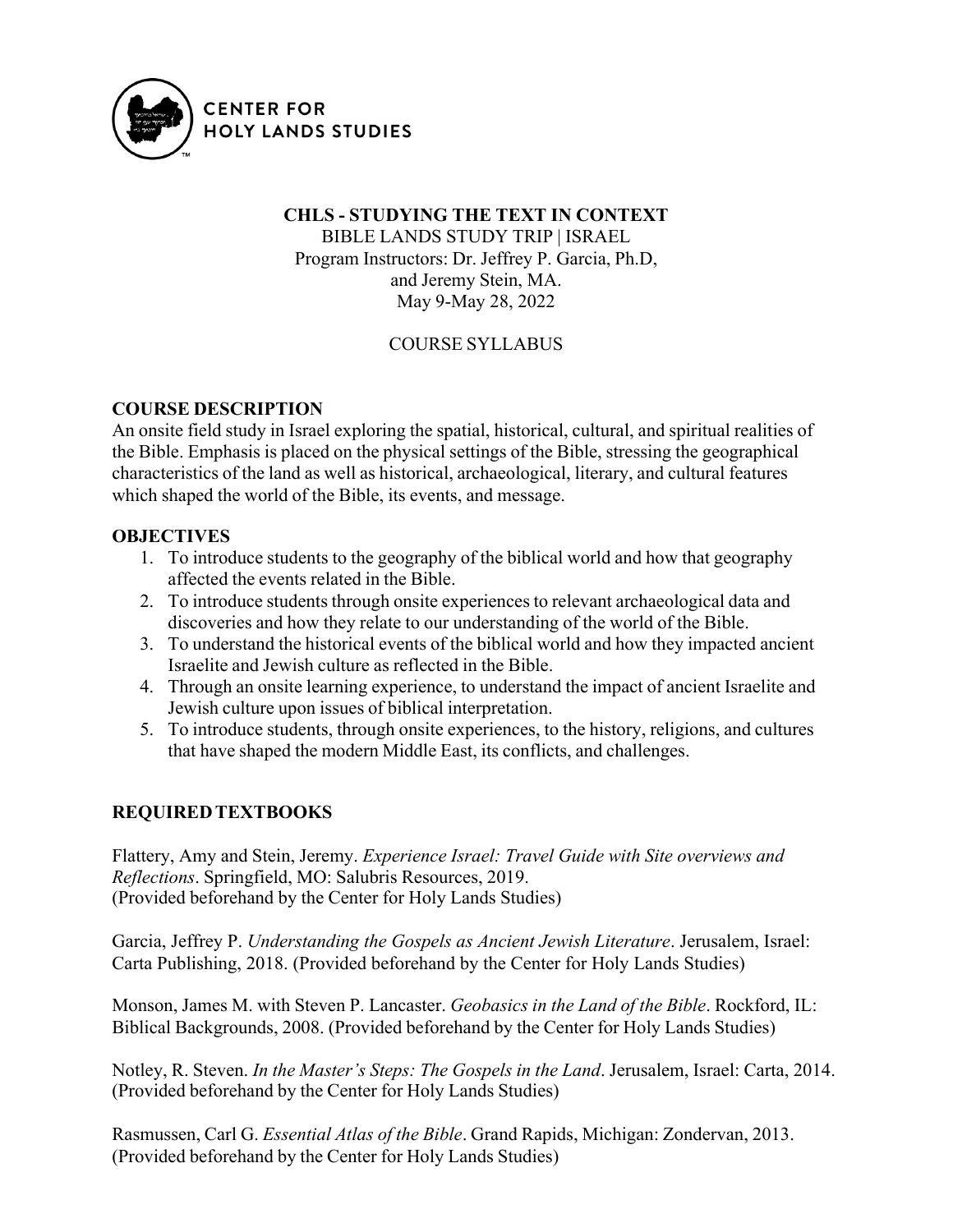VanderKam, James C. *An Introduction to Early Judaism*. Grand Rapids, Michigan: Eerdmans, 2001. (Must be purchased by the student)

Lancaster, Steven P. and James M. Monson. *Geobasics Study Guide: Map Studies in the Geography of the Land of the Bible*. Rockford, Illinois: Biblical Backgrounds, 2010. (Provided on page 3 in this syllabus through a website link)

#### **BASIC OUTLINE**

Prior to arriving in Israel, students will read *Understanding the Gospels as Ancient Jewish Literature, Essential Atlas of the Bible*, *In the Master's Steps: The Gospels in the Land*, and *An Introduction to Early Judaism* and complete the map-marking assignments in the Monson-Lancaster materials (*Geobasics in the Land of the Bible*). Once the students arrive in Israel, they will participate in daily site visits and field studies, lectures, and "hands-on" learning experiences.

# **METHODOLOGY**

Students will gain a basic introduction to the geography, history, archaeology, and culture of the biblical world through the assigned pre-trip reading and map-marking assignments. Students will need to bring *Experience Israel, Understanding the Gospels as Ancient Jewish Literature, Essential Atlas of the Bible*, *In the Master's Steps: The Gospels in the Land*, and *Geobasics in the Land of the Bible* with them on the trip.

Once the students arrive in the Middle East, the backgrounds of biblical geography, history, archaeology, and culture will be uniquely reinforced through onsite field studies that incorporate a multi-disciplinary approach utilizing the physical settings to place the biblical text and issues within the spatial, historical, cultural, and spiritual realities of the biblical world. As part of the students' in-land educational experience, they will participate in a series of lectures specifically designed to take advantage of their studying in the Middle East and having access to local experts, many of whom are world-renowned scholars in their respective fields. Students will also uniquely encounter the varied cultures of the modern Middle East through specific interactions with residents reflective of the three monotheistic faiths.

# **COURSE REQUIREMENTS**

- Complete the map marking-marking assignments for *Geobasics in the Land of the Bible* and *Geobasics Study Guide: Map Studies in the Geography of the Land of the Bible* (Parts 1-3) **prior to the trip** (60 hours).
- Read *Essential Atlas of the Bible* **prior to the trip** (12 hours).
- Read *In the Master's Steps: The Gospels in the Land* **prior to the trip** (8 hours).
- Read *Experience Israel* **prior to the trip** (2 hours).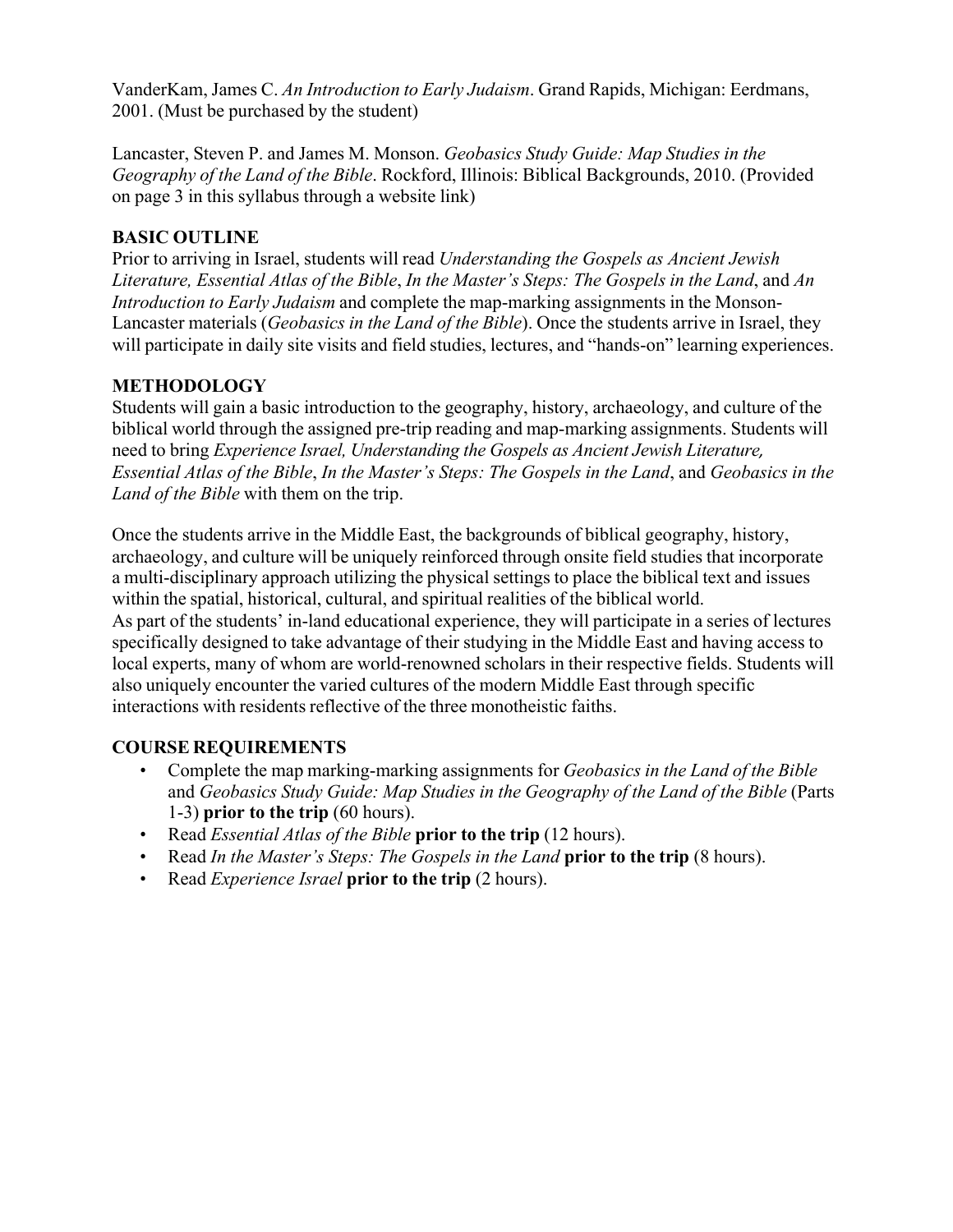- Read *An Introduction to Early Judaism* **prior to the trip** (12 hours).
- Write a 4–5 page, double-spaced book review of *An Introduction to Early Judaism*. **Due prior to departure to Israel** (5 hours).
- Participate in daily field-studies and site visits (140 hours in land). See the itinerary.
- Participate in lectures and discussion group(s) throughout the course of the program (12 hours in land).
	- o "Regional Study—Negev" (1 hour)
	- o "Regional Study—Southern Judean Hills and Dead Sea" (1 hour)
	- o "Regional Study—Galilee and Golan" (1 hour)
	- o "Josephus, the man and historian, and the Great Revolt against Rome" (2 hours)
	- o "The World of Jesus" (1 hour)
	- o "Archaeology and the Galilee of Jesus" (2 hours)
	- o "Archeology at Shiloh" (1 hour)
	- o "The Bible, Archeology, and the Dead Sea Scrolls" (1 hour)
	- o "Antiquities and the Modern World" Zak Mishriky (1 hour)
	- o Concluding reflections with extended Question and Answer session (1 hour)
- Maintain a daily journal (digital or hard copy) throughout the trip in which you reflect upon the teaching and experiences of each day. **Due May 28th, 2022**. (9 hours)
- Write a 10-page, double-spaced paper selecting a biblical passage and analyzing the text through the four biblical viewpoints discussed on the trip: Culture, History, Land, Spirit. **Due June 24, 2022**. (8 hours)

All completed work should be turned in to  $Jstein(\partial_{\partial q}, org$  unless instructed otherwise by the students' respective university.

# **MAP-MARKINGASSIGNMENTS**

Please follow the instructions located in each *[Geobasics](https://www.dropbox.com/s/hqa04ciwbo381d0/Geobasics%20Study%20Guide.pdf?dl=0) Study Guide* in connection with the hardcopy book, *Geobasics in the Land of the Bible*:

# **BOOKREVIEW**

Write a book review of *An Introduction to Early Judaism* by James C. VanderKam. Your paper should conform to the following guidelines:

- 1. The paper must be 4-5 pages in length not including the title page.
- 2. Use one-inch margins, double spacing, and a twelve point, Times New Roman font.
- 3. Enclose citations from the book in parentheses (p. 10); but, cite other sources as footnotes.
- 4. Provide an introduction, brief summary of the book, analysis of the author's intent, your own analysis of the book including how this book impacts your faith, and a conclusion.

5. Paper should reflect the desired writing style of the respective students' current academic institution. If no writing style is established, it is desired that the student submit their paper in Chicago or Turabian format.

# **DAILY JOURNAL**

Maintain a daily journal (digital or hard copy) throughout the trip in which you reflect upon the teaching and experiences of each day. This assignment is intended to help you personally, and so please journal in a way that works best for you. Your pre-trip packet from the Center for Holy Lands Studies will include a hard-copy journal that you can use for this assignment, or you may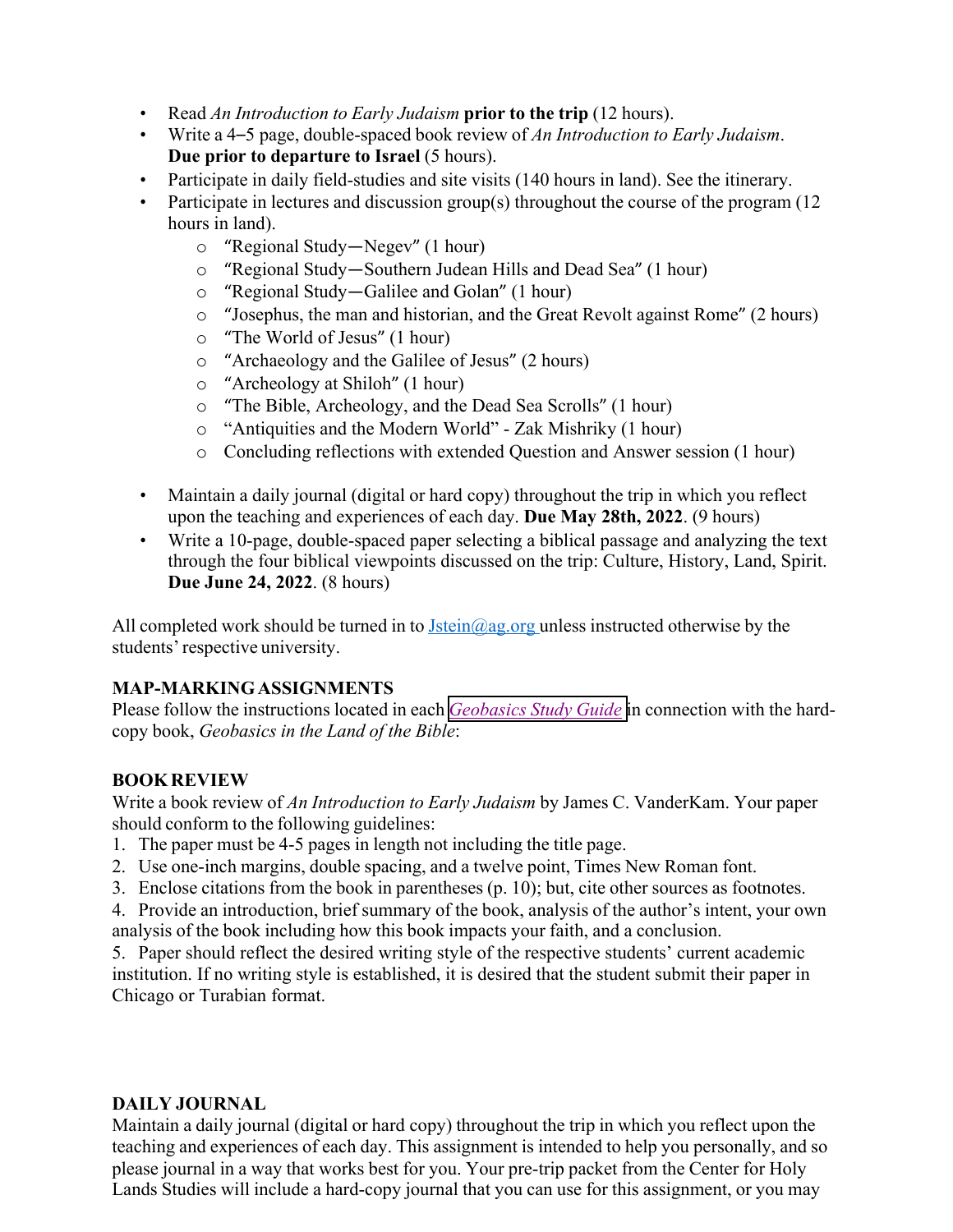also keep a digital journal, make daily blog entries, or record video reflections for each day. You will be required on the final day of the trip to show s tangible proof that you have fulfilled this assignment.

### **FINAL PAPER**

Write a final paper selecting a biblical passage and analyzing the text through the four aspects discussed on the trip (culture, History Land (geography), and Spiritual nature of the time):

- 1. The paper must be 10 pages in length not including the title page.
- 2. Use one-inch margins, double spacing, and a twelve point, Times New Roman font.
- 3. Include biblical citations in parentheses (Matt 7:28); but, cite other sources as footnotes.

4. Provide an introduction with a thesis statement, background information for the text selected using each of the four lenses (spatial, historical, cultural, and spiritual), an integrative section with analysis of the text considering all four lenses together, a section discussing how understanding the text within its original context impacts how we apply its message in our modern context, and a conclusion.

5. The paper must include at least 10 sources in addition to the Bible. The required textbooks for this course are acceptable references as well as the sources listed in the selected bibliography provided at the end of this syllabus.

6. Paper should reflect the desired writing style of the respective students' current academic institution. If no writing style is established, it is desired that the student submit their paper in Chicago or Turabian format.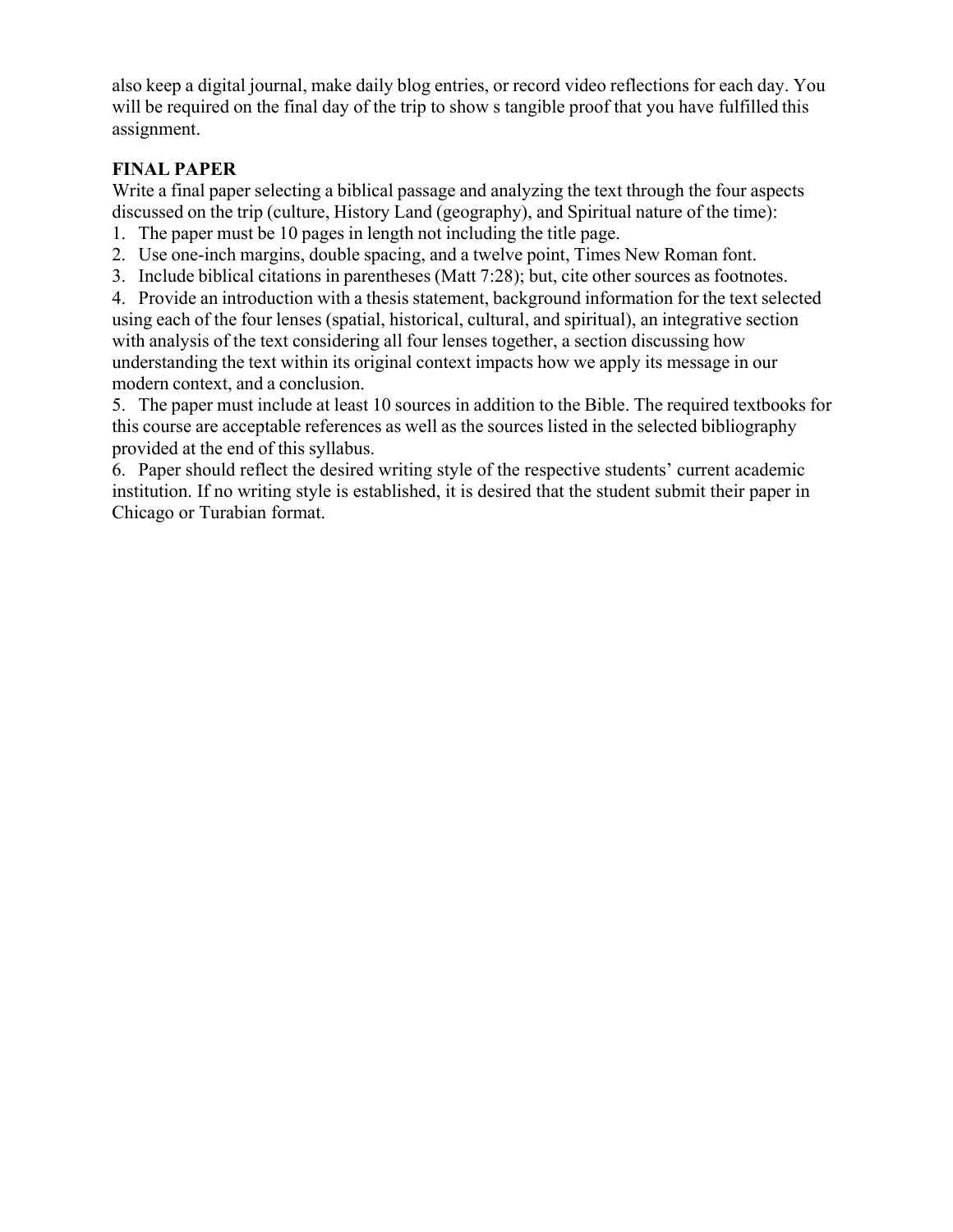#### **GRADING PROCEDURE**

- Map-marking assignments (20%)
- *An Introduction to Early Judaism* book review (10%)
- Participation in field studies and lectures (40%)
- Daily journal (10%)
- Final paper (20%)
- **Total Percentage:** 100%

100-94 A 93-90 A-89-87 B+ 86-84 B 83-80 B-79-77 C+ 76-74 C 73-70 C-69-67 D+ 66-64 D 63-60 D-59-0 F

#### **REGARDING LATE WORK**

All late work may be lowered one letter grade for every calendar day after the due date unless: a) The student has been ill for more than three days immediately prior to the due date and can provide documentation.

b) There has been a death in the immediate family within a week prior to the due date of the assignment.

c)

Notice must be given to the Center for Holy Lands Studies by email (jstein@ag.org) **prior to** due date.

#### **SELECTED BIBLIOGRAPHY**

Bahat, Dan, *The Carta Jerusalem Atlas.* Jerusalem, Israel: Carta Publishing, 2011.

Collins, John J. and Daniel C. Harlow, ed. *The Eerdmans Dictionary of Early Judaism*. Grand Rapids, Michigan: William B. Eerdmans, 2010.

DeVries, LaMoine. *Cities of the Biblical World*. Eugene, Oregon: Wipf & Stock Publishers, 2006.

Flusser, David. *The Sage from Galilee: Rediscovering Jesus' Genius*. Grand Rapids, Michigan: William B. Eerdmans, 2007.

Flusser, David. *The Spiritual History of the Dead Sea Sect*. Tel Aviv: MOD Books, 1989. Magness, Jodi. *The Archaeology of Qumran and the Dead Sea Scrolls*. Grand Rapids, Michigan: William B. Eerdmans, 2002.

Magness, Jodi. *Stone and Dung, Oil and Spit: Jewish Daily Life in the Time of Jesus*. Grand Rapids, Michigan, 2011.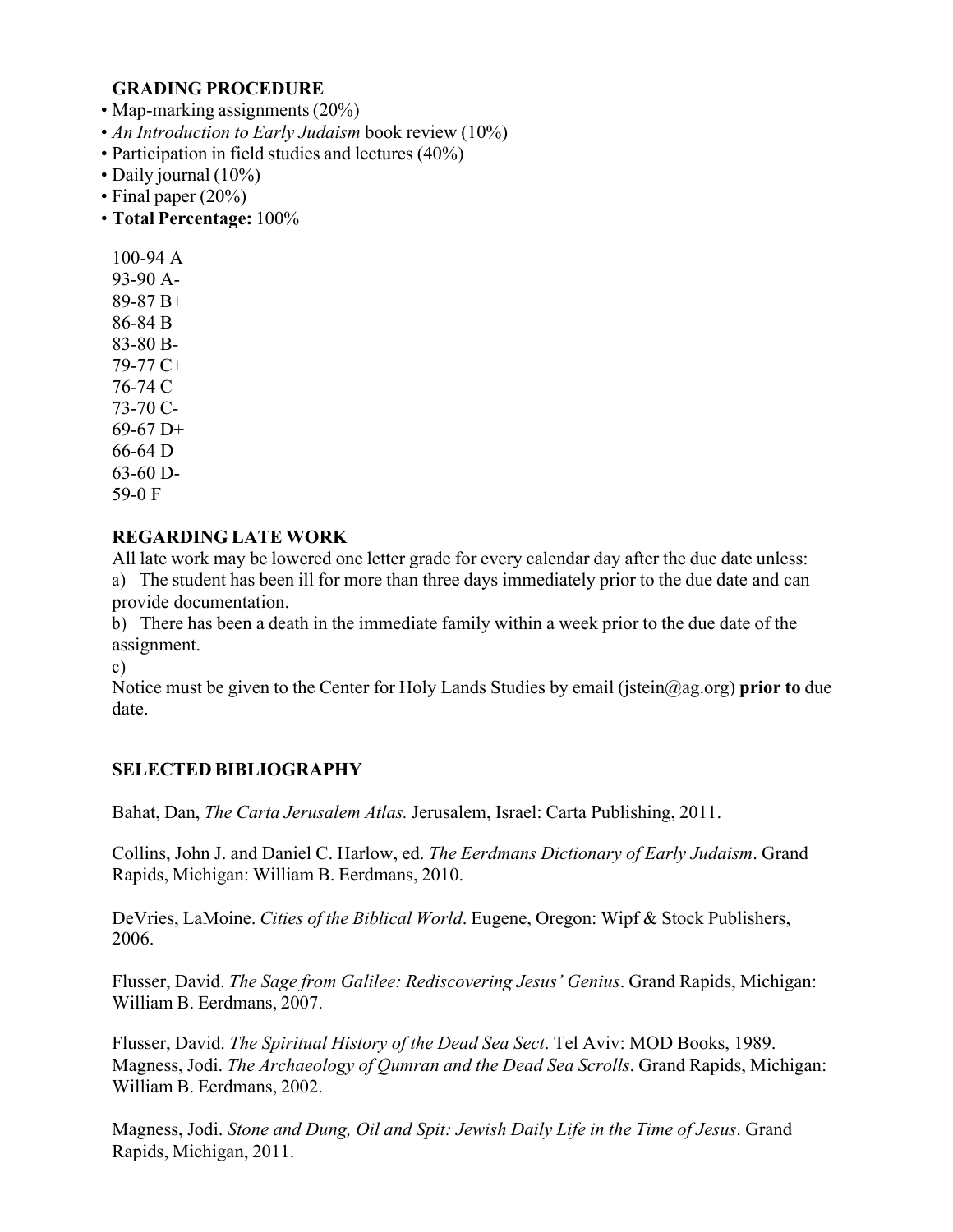Meyers, Eric and Mark A. Chancey. *Alexander to Constantine: Archaeology of the Land of the Bible*. New Haven: Yale University Press, 2012.

Netzer, Ehud. *The Architecture of Herod the Great Builder*. Grand Rapids, Michigan: BakerAcademic, 2009.

Nickelsburg, George W. E. *Ancient Judaism and Christian Origins: Diversity, Continuity, and Transformation*. Minneapolis: Fortress Press, 2003.

Nickelsburg, George W. E. *Jewish Literature between the Bible and Mishnah*. 2nd ed.; Minneapolis: Fortress Press, 2005.

Nickelsburg, George W. E. and Michael Stone. *Early Judaism: Texts and Documents on Faith and Piety*. Minneapolis: Fortress Press, 2009.

Rainey, Anson F. and R. Steven Notley. *The Sacred Bridge: Carta's Atlas of the Biblical World*. Jerusalem: Carta, 2006.

Rainey, Anson F. and R. Steven Notley. *Carta's New Century Handbook and Atlas of the Bible*. Jerusalem: Carta, 2007.

Reed, Jonathan. *The HarperCollins Visual Guide to the New Testament: What Archaeology Reveals about the First Christians*. New York, NY: HarperOne, 2007.

Safrai, Shmuel and Menahem Stern, ed. *The Jewish People in the First Century: Historical Geography, Political History, Social, Cultural and Religious Life and Institutions*. 2 vols.; Compendia Rerum Iudaicarum ad Novum Testamentum [CRINT]; Assen: Van Gorgum, 1974, 1976.

Safrai, Shmuel, ed., *The Literature of the Sages. Part One: Oral Tora, Halakha, Mishna, Tosefta, Talmud, External Tractates* (CRINT; Assen: Van Gorcum, 1987)

Safrai, Shmuel, Zeev Safrai, et. al, ed., *The Literature of the Sages. Second Part: Midrash, Targum, Liturgy, Poetry, Mysticism, Contracts, Inscriptions, Ancient Science and the Languages of Rabbinic Literature* (CRINT; Assen: Van Gorcum, 2006)

Schiffman, Lawrence H., *From Text to Tradition: A History of Second Temple and Rabbinic Judaism* (Hoboken, New Jersey: Ktav Publishing House, Inc., 1991)

Schiffman, Lawrence H., *Texts and Traditions: A Source Reader for the Study of Second Temple and Rabbinic Judaism* (Hoboken, New Jersey: Ktav Publishing House, Inc., 1998)

Schürer, Emil, *The History of the Jewish People in the Age of Jesus Christ* (4 vols.; rev. and ed. by G. Vermes, F. Millar, and M. Black; Edinburgh: T&T Clark, 1979)

Stern, Ephraim, *The New Encyclopedia of Archaeological Excavations in the Holy Land* (5 vols.; Jerusalem: The Israel Exploration Society, 1993-2008)